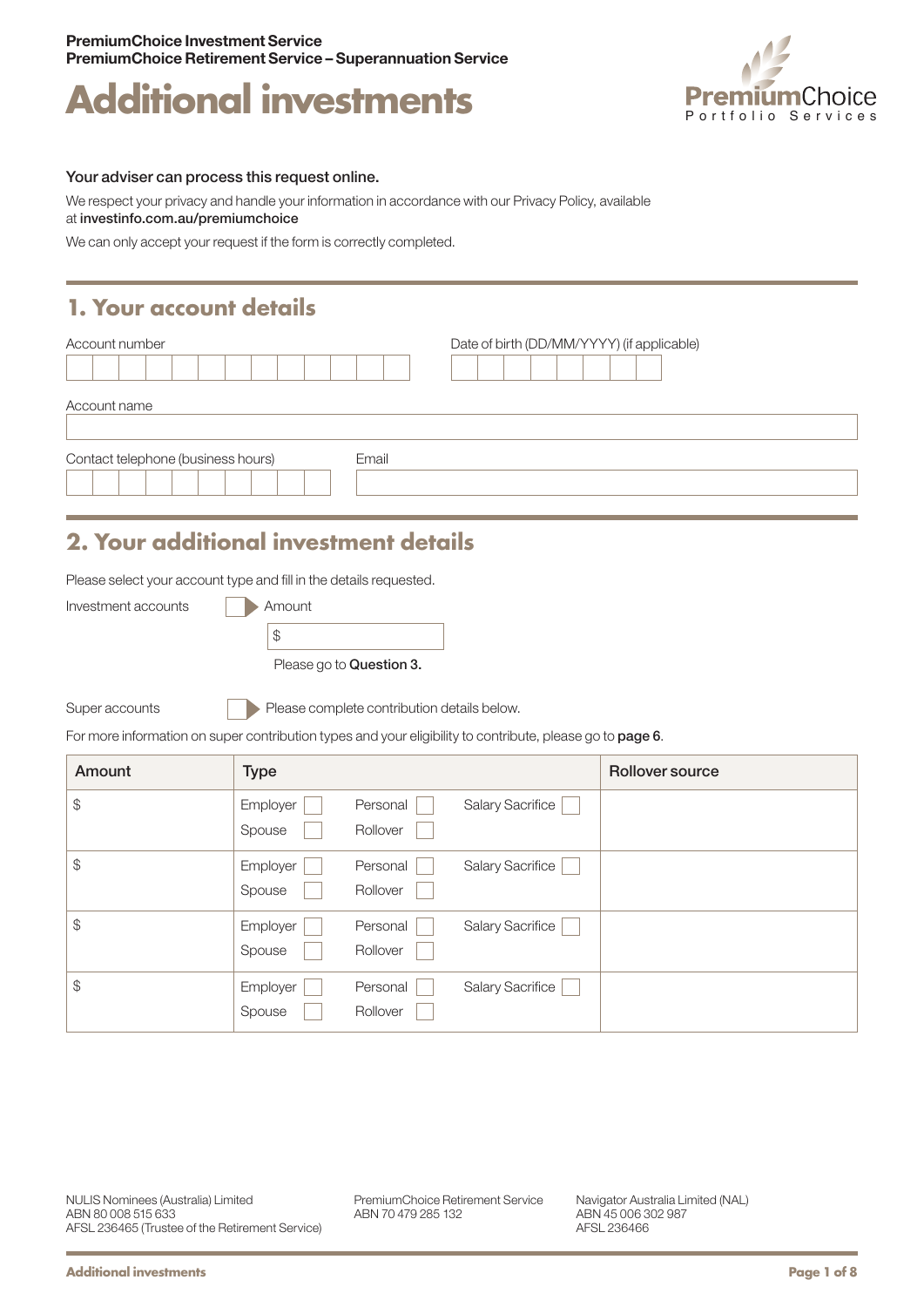### **2. Your additional investment details (super investors only)** continued

If any of your personal contributions are being made from the:

- sale of a small business which qualifies for Capital Gains Tax concessions, or
- proceeds of certain personal injury settlements, or
- proceeds of selling your house for a Downsizer contribution,

you need to send us an election form for tax purposes before or at the time the contribution is made. The election forms can be found at [ato.gov.au](http://ato.gov.au). Speak to your financial adviser for more information.

Personal contributions are recorded as non-concessional contributions unless you provide us with a valid 'Notice of intent to claim or vary a deduction for personal super contributions' notice stating that you intend to claim them as a tax deduction. We will send you an acknowledgment so that you can claim the deduction.

From 1 July 2022, members aged 67 or older who wish to claim a tax deduction for a personal super contribution must meet the work test (or be eligible for the work test exemption). Information on the work test requirement and other eligibility to claim a tax deduction for personal super contributions can be found at [ato.gov.au](http://ato.gov.au) or speak to your financial adviser or registered tax agent.

Is your investment a rollover?

Please go to Question 3.

Please complete the details below.

You'll also have to complete the **Consolidate your super** form on page 7. We won't be able to process your rollover, unless we receive this form.

Who do you want to initiate your rollover?

PremiumChoice | Your financial adviser

Where no selection is made, we'll assume you or your financial adviser are arranging the rollover.

Please go to Question 5.

#### **3. Your payment options**

How do you want to pay for your additional investment?

Direct Debit  $\|\cdot\|$  Please go to Question 4 and provide your bank details. Cheque Please make your cheque payable to your PremiumChoice product name, and print your full name, address, account number and the type of contribution on the back of the cheque. We won't be able to accept your cheque unless the payee details are correct.

Please go to Question 5.

### **4. Bank details**

Please provide your bank account details below.

#### Name of bank

| Name of account holder(s) |                |
|---------------------------|----------------|
|                           |                |
| <b>BSB</b>                | Account number |
| $\sim$                    |                |

Please read and complete the **Direct debit request** on the following page.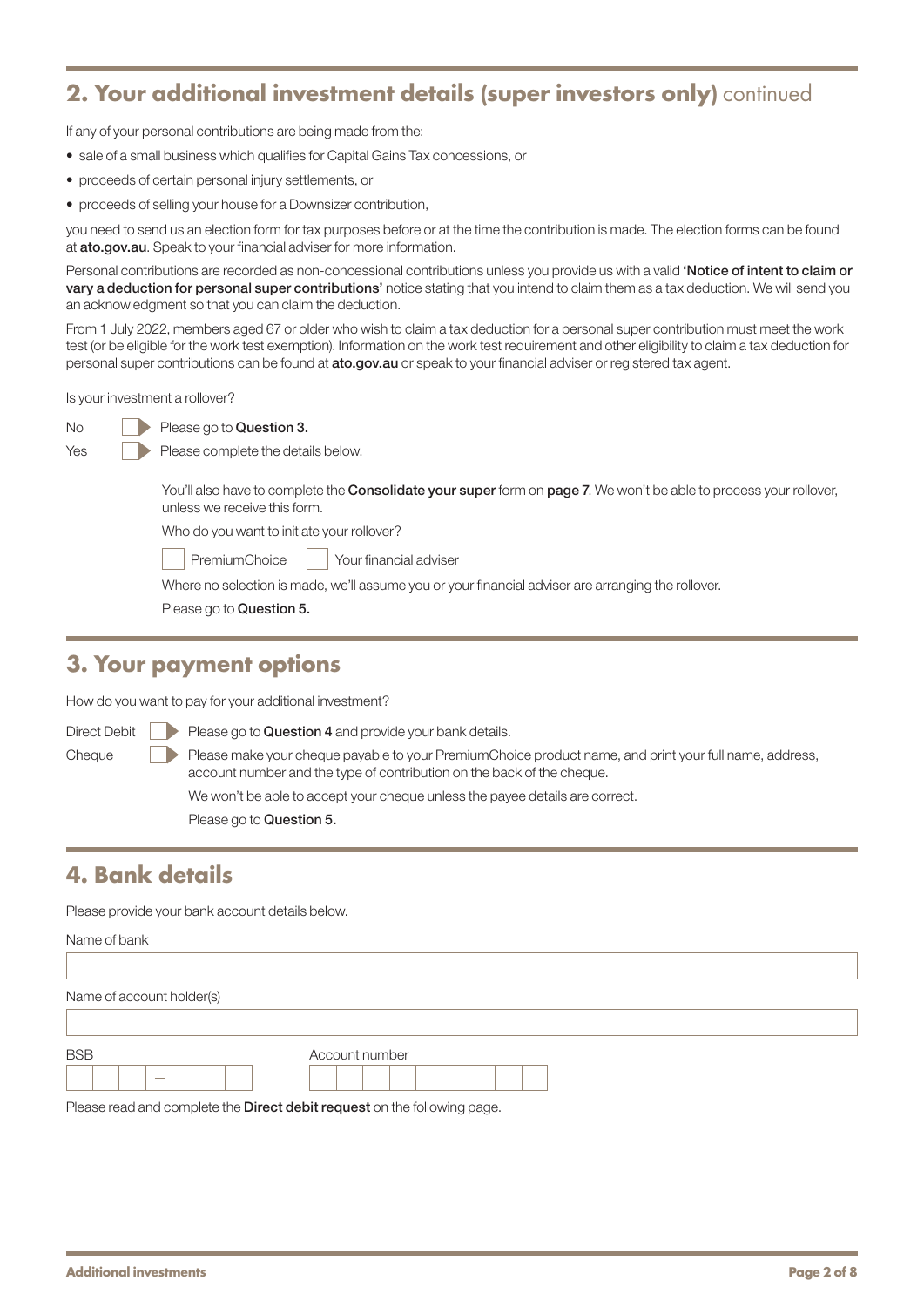### **4. Bank details** continued

#### Direct Debit Request

As the holder of the above account, I request Navigator Australia Limited for Investment accounts or NULIS Nominees (Australia) Limited for Super accounts, to draw money from my account. I acknowledge this direct debit arrangement is governed by the Direct Debit Request Service Agreement set out at [investinfo.com.au/premiumchoice](http://investinfo.com.au/premiumchoice)

I consent to the agreement being made available at [investinfo.com.au/premiumchoice](http://investinfo.com.au/premiumchoice), as well as to the terms and conditions of the agreement.

#### Signature of bank account holders

Must be signed by all bank account holders if different to signatory in Section 7.

| Full name (please print) |                 | Full name (please print) |                 |  |  |
|--------------------------|-----------------|--------------------------|-----------------|--|--|
| Signature                |                 | Signature                |                 |  |  |
|                          | Date (DD/MM/YY) |                          | Date (DD/MM/YY) |  |  |
|                          |                 |                          |                 |  |  |

Please go to Question 5.

### **5. Investment options**

| Pay the total amount to your Cash Account                                         | Please go to Section 7.          |
|-----------------------------------------------------------------------------------|----------------------------------|
| Use your existing additional investment allocation $\Box$ Please go to Section 7. |                                  |
| Use specified investment options                                                  | Please complete the table below. |

To add investments into an account in the Core Investment List, 100% of the investments selected must be on the Core Investment List. If you're investing in a term deposit the interest rate which applies will be the rate available when your transaction is processed.

If you don't select any of the above options or if any of the investments you've selected are no longer available, we'll invest your funds in your Cash Account, until you tell us where you want the funds invested.

If there is an existing Auto re-weighting facility and the investment options nominated in the table below aren't in line with your current allocation, we'll cancel the Automatic re-weighting facility.

Reinvestment of earnings is only relevant to managed funds.

If you have more investment options, please attach a separate list.

| APIR/ASX code | Investment name | Percentage    | Reinvest<br>earnings |
|---------------|-----------------|---------------|----------------------|
|               |                 | $\%$          | Yes                  |
|               |                 | $\%$          | Yes                  |
|               |                 | $\%$          | Yes                  |
|               |                 | $\%$          | Yes                  |
|               |                 | $\%$          | Yes                  |
|               |                 | $\%$          | Yes                  |
|               |                 | $\%$          | Yes                  |
|               |                 | $\%$          | Yes                  |
|               |                 | $\%$          | Yes                  |
|               |                 | $\sim$ $\sim$ |                      |

Allocation must equal 100%  $\vert$  %

Please go to Section 6.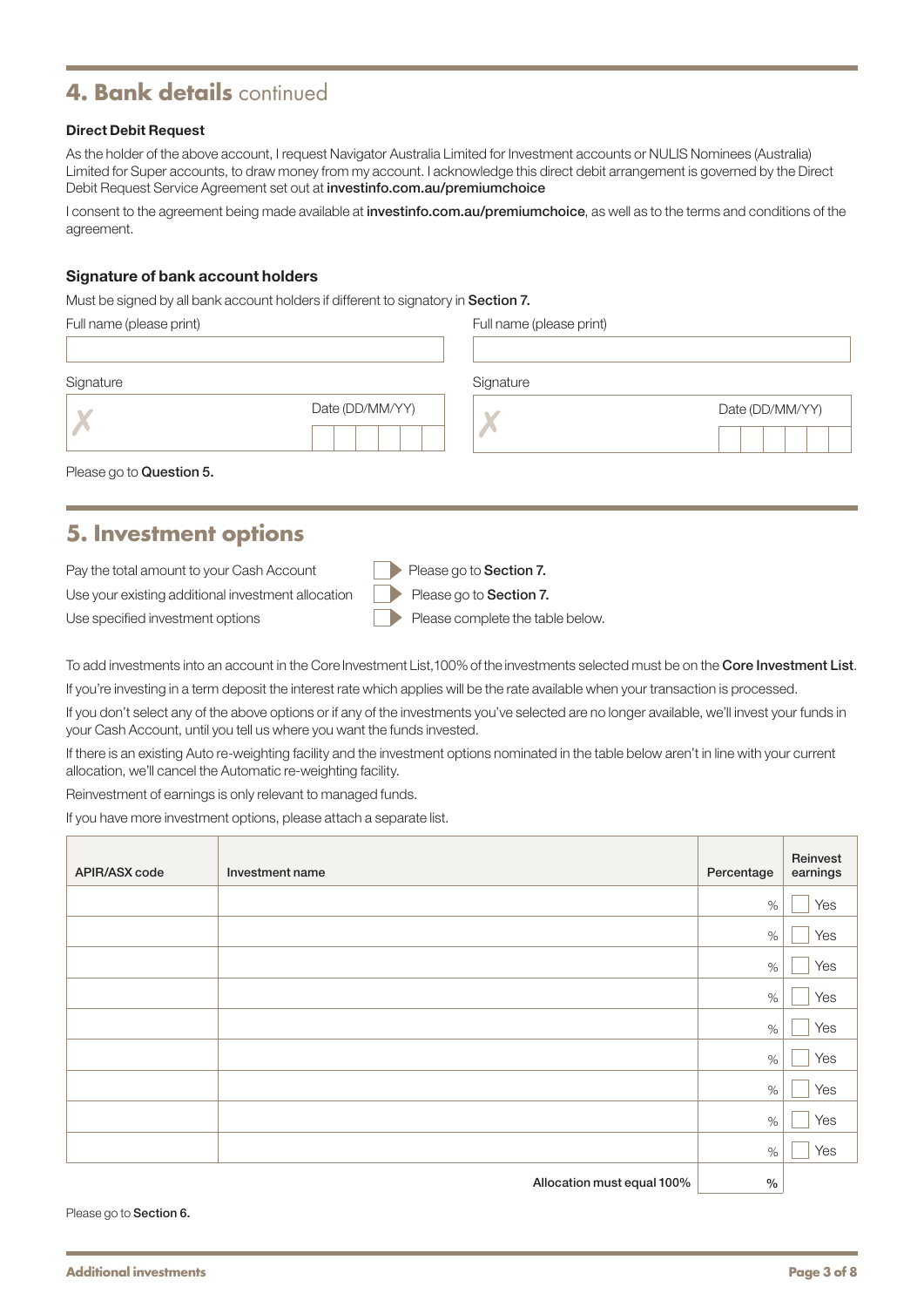### **6. Investment suitability**

To assess which investment options are right for you, please refer to the relevant disclosure documents for each investment option selected for investment objectives and timeframes, and risk measures. Please respond to the following questions for all investment products you've selected, excluding Shares:

The investments I've selected have a risk measure that I'm prepared to accept

| Yes | No |
|-----|----|
|     |    |

I'm aware of the minimum suggested investment timeframe

| <b>No</b><br>Yes |
|------------------|
|------------------|

There may be a delay processing your application if responses aren't provided, while we contact you for more information. If we don't receive a response we'll proceed with your application with the understanding that your responses are 'Yes'.

### **7. Your agreement and declaration**

#### I agree:

- If I have invested into an illiquid investment option, or an investment option I have has become illiquid, PremiumChoice may take longer than 30 days to transfer out of the investment option, and
- If the Core Investment List has been selected but an option outside the Core Investment List is held, I accept that we will pay the administration fees applicable to the full Investment List.

Before making this request I have considered the information in the relevant disclosure document or Annual Report available for the investment options I have selected. I have also reviewed the information in the relevant How to Guide or Annual Report about the management of my account. These documents are available at [investinfo.com.au/premiumchoice](http://investinfo.com.au/premiumchoice) or by contacting us.

#### Signature of Investor one or Attorney

Full name (please print)

**Signature** 



#### Term Deposits

I understand Term Deposits are invested for a fixed term. Early withdrawals are only permitted in extreme circumstances, which could result in a reduction in the interest rate.

If signed under Power of Attorney: Attorneys must attach a certified copy of the Power of Attorney and identification for themselves (go to [investinfo.com.au/premiumchoice](http://investinfo.com.au/premiumchoice) to download the relevant identification form) if not already supplied. The attorney hereby certifies that he/she has not received notice of any limitation or revocation of his/her Power of Attorney.

Power of Attorney documents can't be accepted by fax or email.

#### Signature of Investor two (if applicable) or Attorney

Full name (please print)

**Signature** 

|  |  | Date (DD/MM/YY) |  |  |  |  |  |
|--|--|-----------------|--|--|--|--|--|
|  |  |                 |  |  |  |  |  |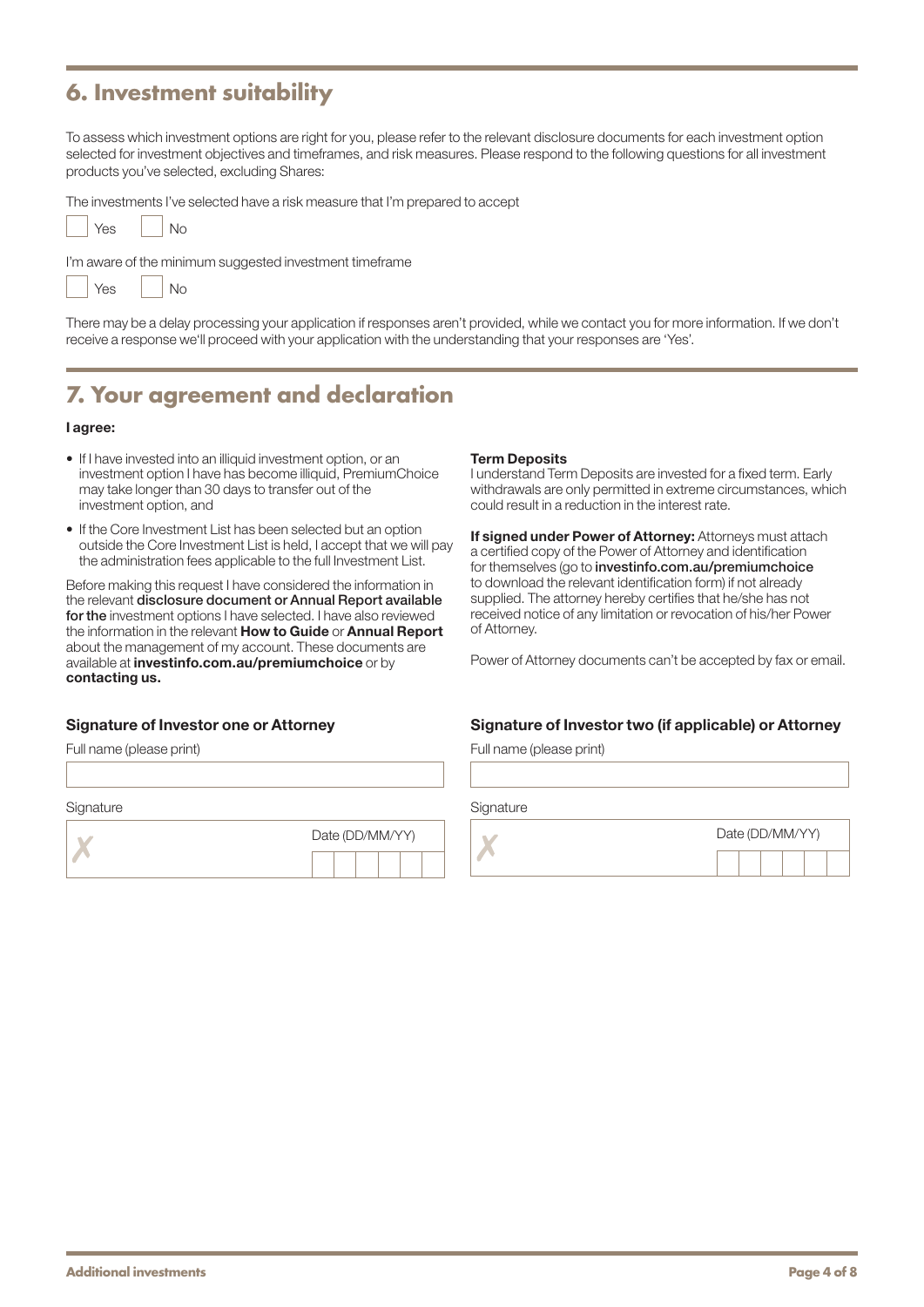# **8. Send us your form**

Please mail, email or fax your completed, signed and dated form to:

PremiumChoice Client Services GPO Box 1610 Melbourne VIC 3001

Email: [premiumchoice@investinfo.com.au](mailto:premiumchoice%40investinfo.com.au?subject=) Fax number: (03) 9869 1595

If you have any questions, please speak with your financial adviser, call us on 1300 880 054 Monday to Friday between 8 am and 6 pm (AEST/AEDT) or visit [investinfo.com.au/premiumchoice](http://investinfo.com.au/premiumchoice)

### **9. Financial adviser details**

Was Personal Advice provided for this transaction?

Yes | No

If you don't answer this question we'll assume the answer is 'No'.

| Name of the financial adviser                           |  |
|---------------------------------------------------------|--|
| Adviser number                                          |  |
| Contact telephone number (business hours)<br>Fax number |  |
| Email                                                   |  |
|                                                         |  |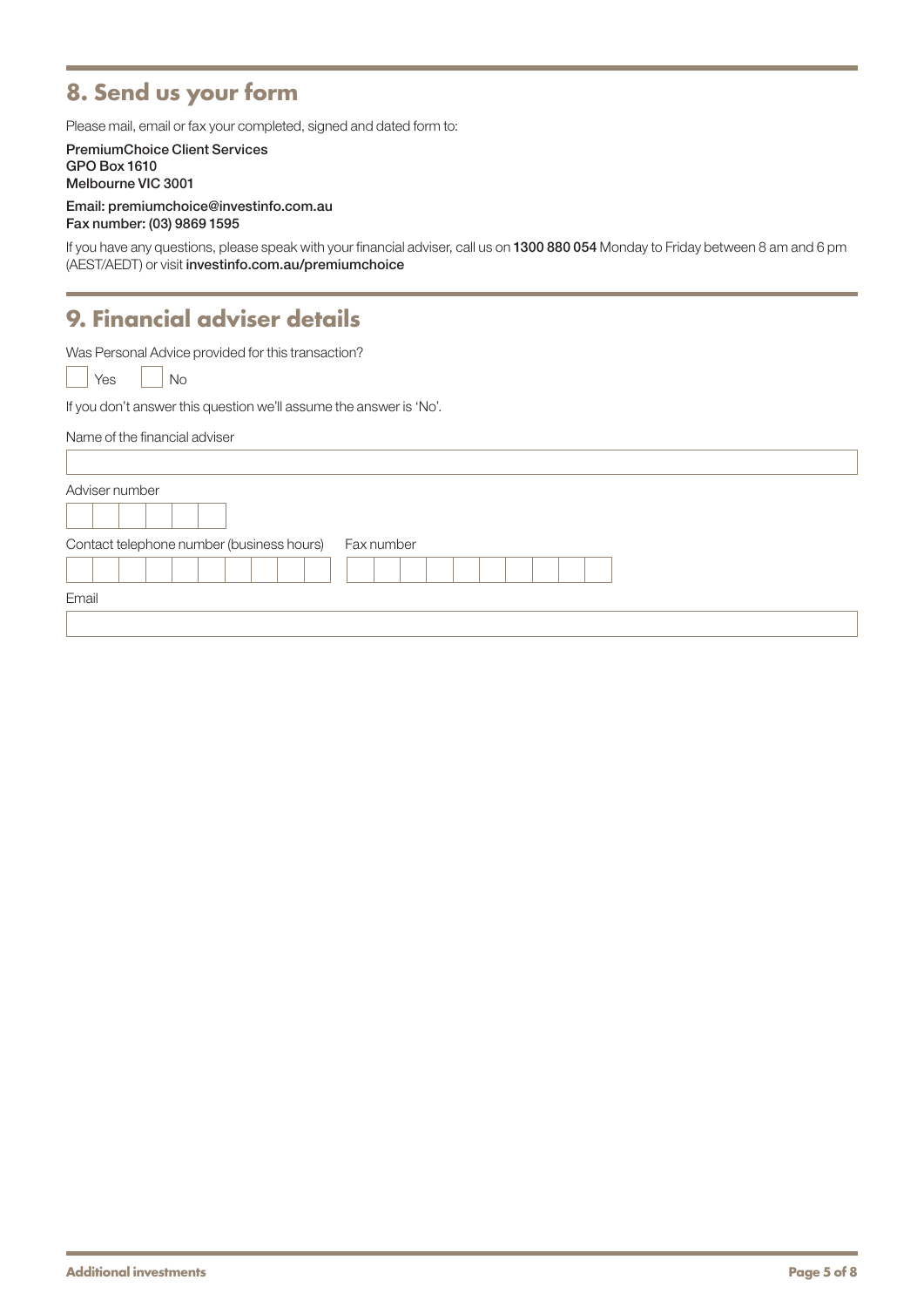# **Super contribution types and your eligibility to contribute**

If you need more information about super contribution types, caps and your eligibility, please speak to your financial adviser or see the relevant Product Disclosure Statement or How to Guide at [investinfo.com.au/premiumchoice](http://investinfo.com.au/premiumchoice)

#### You are eligible to contribute where:

You are under 75 years of age† .

You are aged 75 or older and the contributions are compulsory employer only<sup>#</sup>.

#### Caps applying to contributions made to your super each year

If these contribution amounts are exceeded, you may be liable to pay additional tax, or have an amount refunded to you through the ATO.

A concessional contributions cap applies to employer contributions (including salary sacrifice) and personal contributions which you claim as a tax deduction. The cap for the 2022/2023 financial year is:

- All ages \$27,500\* per annum
- \* You may also be able to make "catch up" concessional contributions if your total super balance is less than \$500,000 on 30 June of the previous financial year by utilising your unused concessional contributions cap since 2018-19. Unused concessional contributions from those years can be carried forward for up to 5 years.

A non-concessional contributions cap applies to your personal after-tax contributions and spouse contributions made for you.

The cap for the 2022/2023 financial year is:

- \$110,000 annually if you are aged less than 75. You may be eligible to contribute up to \$330,000 under the bring forward arrangement^.
- No cap applicable if you are aged 75 or over as non-concessional contributions cannot be accepted#,
- The Cap is Nil if you have total super balance greater than or equal to \$1.7m at the end of the previous financial year.

If you withdrew some of your super in 2019/20 or 2020/21 under the COVID-19 early release of super under compassionate grounds, you may be able to re-contribute this amount. The re-contribution will not be assessed against your non-concessional cap. To find out more and to complete the ATO election form, please visit [ato.gov.au](http://ato.gov.au)

You should consider your contribution caps and seek further advice from your financial or tax adviser where needed. For further information, please visit [investinfo.com.au/premiumchoice](http://investinfo.com.au/premiumchoice)

| <b>Contribution Type</b>                         |                                                                                                                                                                                                                                                                                              |  |  |  |
|--------------------------------------------------|----------------------------------------------------------------------------------------------------------------------------------------------------------------------------------------------------------------------------------------------------------------------------------------------|--|--|--|
| Personal or Self employed                        | Contributions you can make as an employee or as a self-employed person (eg. sole trader).<br>If you are eligible and intend claiming a tax deduction, please complete the Notice of intent to claim or vary a<br>deduction for super contributions, found at investinfo.com.au/premiumchoice |  |  |  |
| <b>Employer Compulsory</b>                       | Contributions required to be paid under the Super guarantee laws, a certified award or a registered workplace<br>agreement.                                                                                                                                                                  |  |  |  |
| <b>Employer Voluntary</b>                        | Contributions made by employers over and above their Super guarantee laws, a certified award or a registered<br>workplace agreement.                                                                                                                                                         |  |  |  |
| <b>Salary Sacrifice</b>                          | Contributions paid into your account from your pre-tax earnings under an agreement between you and<br>your employer.                                                                                                                                                                         |  |  |  |
| Spouse                                           | These are amounts paid into your account by your spouse.                                                                                                                                                                                                                                     |  |  |  |
| Capital Gains Tax Cap (CGT<br>Cap contributions) | Contributions from the proceeds of the sale of a small business. A CGT Cap Election Form needs to be<br>provided to us before or at the time the contribution is made. The eligibility, election form and instructions can be<br>found at ato.gov.au                                         |  |  |  |
| Other third party                                | Contributions made for the member by relatives, friends and third parties (ie insurance companies or<br>government agencies)                                                                                                                                                                 |  |  |  |
| Personal Injury                                  | A Contribution for Personal Injury Form needs to be provided to us before or at the time the contribution is<br>made. The eligibility, election form and instructions can be found at ato.gov.au                                                                                             |  |  |  |
| Downsizer Contribution                           | A contribution from the sale of your home. The ATO Downsizer Contribution Form needs to be provided to<br>us before or at the time the contribution is made. The eligibility, election form and instructions can be found at<br>ato.gov.au                                                   |  |  |  |

# This does not apply for members who are applying and eligible for a Downsizer contribution. Please find more information at [ato.gov.au](http://ato.gov.au)

† For a member turning 75, contributions must be received no later than 28 days after the end of the month they turn 75.

<sup>^</sup> The non-concessional contributions cap amount that you can bring forward and whether you have a two or three year bring forward period depends on a number of factors including your total super balance, age and previous non-concessional contributions made. Your total super balance is determined at the end of 30 June of the previous financial year in which the contributions that triggered the bring-forward were made. For more information, visit [ato.gov.au](http://ato.gov.au) or speak with your financial adviser.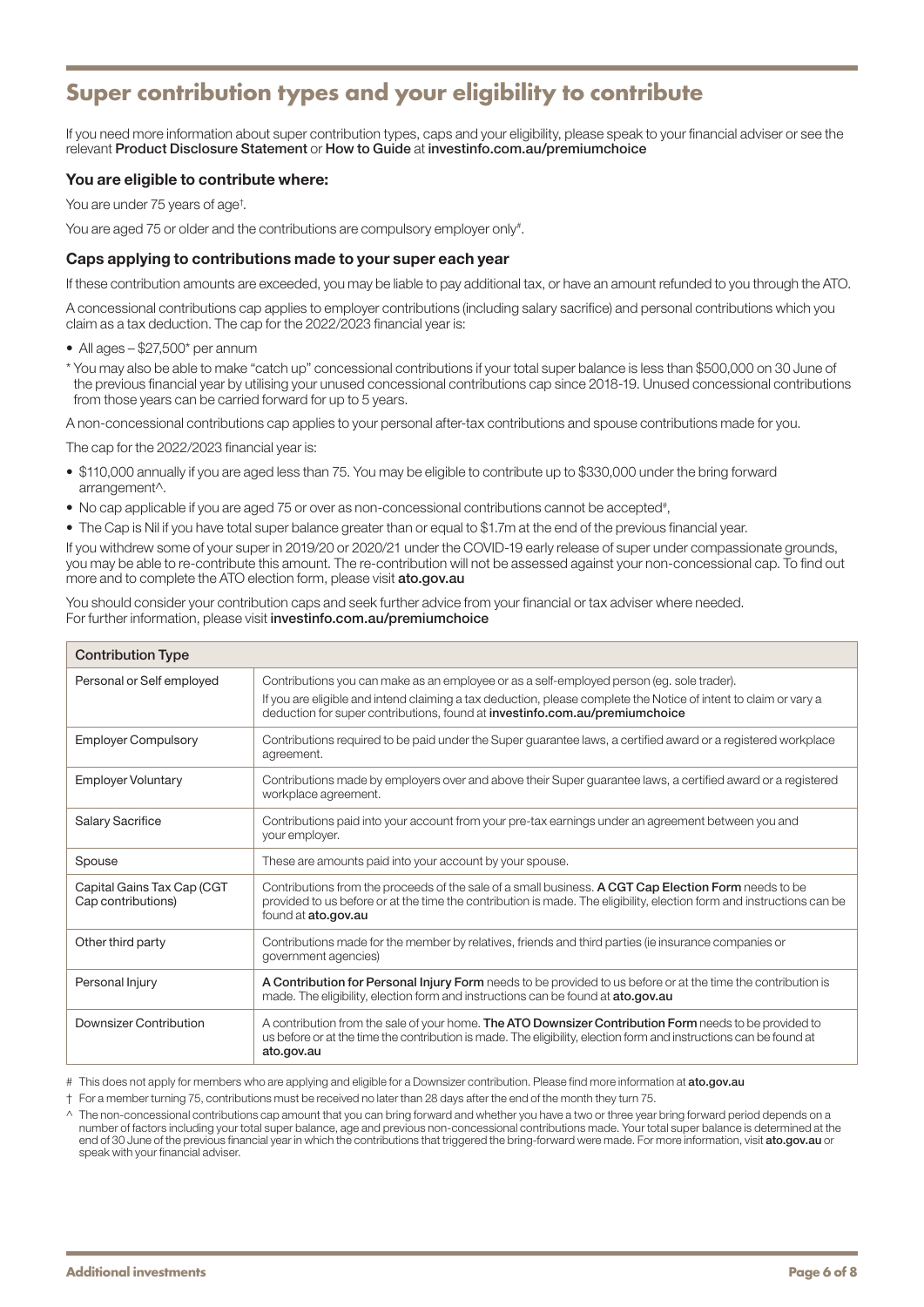# **Consolidate your super**

#### Request to transfer super benefits between funds

If you'd like to change your future employer super contributions to be paid to PremiumChoice, please complete the Fund nomination form which can be found at [investinfo.com.au/premium-choice/public/product\\_info](http://investinfo.com.au/premium-choice/public/product_info)

#### \* Mandatory fields.

### **1. Your personal details**

| PremiumChoice account number (if known)<br>Title |                       | Contact telephone number* (business hours) |
|--------------------------------------------------|-----------------------|--------------------------------------------|
| <b>Miss</b><br>Mr<br>Mrs<br>Ms                   | Other                 |                                            |
| First name*                                      |                       | Middle name(s)                             |
| Family name*                                     |                       | Other/Previous names                       |
| Date of birth (DD/MM/YYYY)*                      | Email                 |                                            |
| Gender*<br>Male<br>Female                        | Tax File Number (TFN) |                                            |

Under the Superannuation Industry (Supervision) Act 1993, your super fund is authorised to collect your TFN, which will only be used for lawful purposes. Your TFN will be used for identification purposes and will be disclosed to your other super provider, unless you request in writing that it is not disclosed. If your other super fund is unable to identify you they may request additional information.

### **2. Your residential address details**

#### Current address\* (we can't accept a PO Box)

| Unit number                 | Street number | Street name |          |         |
|-----------------------------|---------------|-------------|----------|---------|
| Suburb                      |               | State       | Postcode | Country |
| Previous address (if known) |               |             |          |         |
| Unit number                 | Street number | Street name |          |         |
| Suburb                      |               | State       | Postcode | Country |